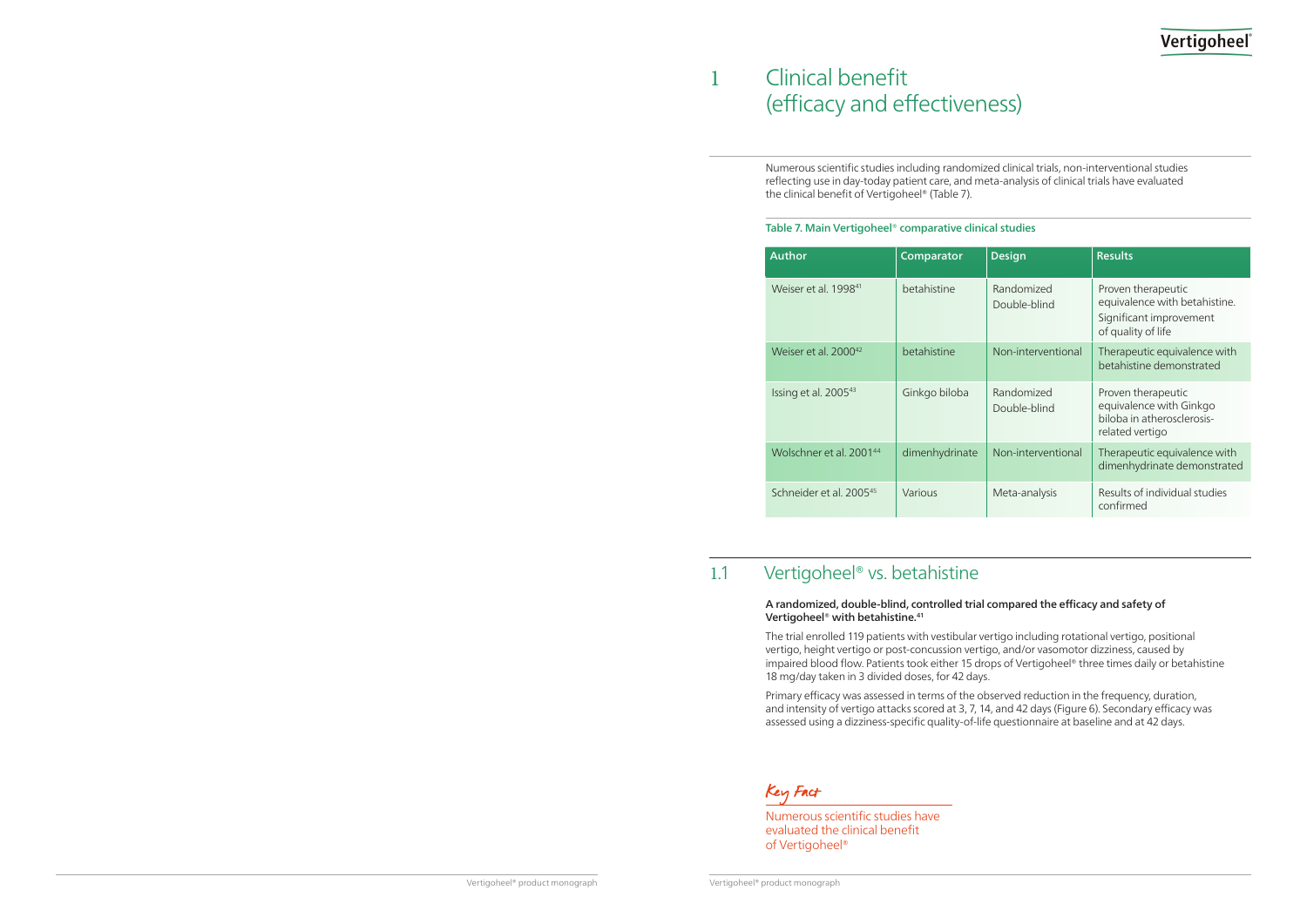Vertigoheel® product monograph Vertigoheel® product monograph

## Vertigoheel

Vertigoheel® reduces the frequency, duration and intensity of vertigo attacks by >70%



Figure 5. Efficacy of Vertigoheel® vs. betahistine (graph adapted from Weiser 1998)<sup>41</sup>

#### The efficacy-related therapeutic equivalence of Vertigoheel® to betahistine was established. Both treatments reduced the frequency, duration, and intensity of vertigo attacks over the 6-week study period (Figure 5). More than 90% of patients reported good or excellent tolerability of Vertigoheel® and betahistine. In both treatment groups more than 70% of the patients experienced a significant improvement of their quality of life (Figure 6).

#### Figure 6. Reduction of attacks of vertigo of various origins by Vertigoheel® (graph adapted from Weiser 1998, data at 6 weeks)<sup>41</sup>



### 1.2 Vertigoheel<sup>®</sup> vs. betahistine

#### Two non-interventional studies in parallel evaluated the effectiveness and tolerability of Vertigoheel® versus betahistine.42

A total of 112 physicians (mostly GPs and otolaryngologists) participated and documented treatment data of 229 Vertigoheel® patients and 292 betahistine patients. The patients suffered from peripheral or central vestibular vertigo or non-vestibular vertigo.

Both treatments achieved significant and clinically relevant reductions in the frequency, duration, and intensity of vertigo attacks. In the treating doctors' judgment, 89% of all Vertigoheel® patients and 90% of betahistine patients felt much better or were free from symptoms upon completion of treatment. The compliance of the patients were rated by the physicians as good or very good in more than 90% of the patients for Vertigoheel® and betahistine.

### 1.3 Vertigoheel<sup>®</sup> vs. Ginkgo biloba extract

A prospective, randomized, double-blind parallel-group study compared the effect of of age suffering from atherosclerosis-related vertigo.43

# Vertigoheel® with that of Ginkgo biloba extract in 170 elderly patients from 60 to 80 years

Patients received 2 Vertigoheel® tablets three times daily or 1 Ginkgo biloba extract tablet plus 1 placebo tablet three times daily for 8 weeks. The combined primary endpoint assessed changes from baseline to week 6 in overall quality of life and mean daily frequency, intensity, and duration of vertigo episodes. The reduction in frequency, intensity, and duration is shown in figure 7 below.

Over a treatment period of 6 weeks symptoms improved in both treatment groups. Efficacy was rated as "very good" by 24.1% of the patients in the Vertigoheel® group and 16.0% in the Ginkgo biloba group. Tolerability was rated as "very good" by 88.5% of the patients in the Vertigoheel® group and 79% in the Ginkgo biloba group.

Key Fact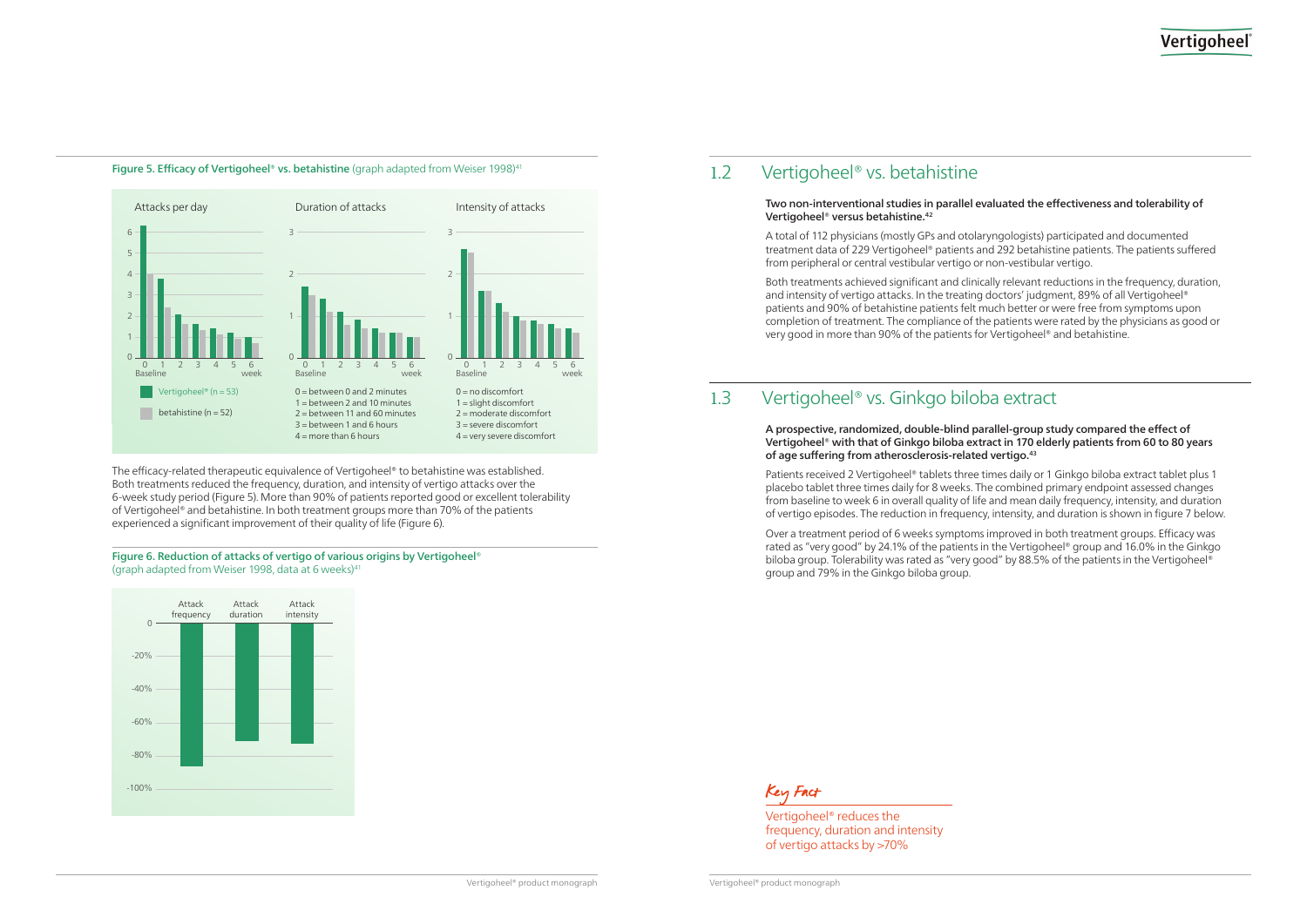## Vertigoheel

Vertigoheel® has been shown to be therapeutically equivalent to existing therapies

Figure 7. Average frequency, duration and intensity of vertigo episodes as rated over six weeks



treatment with Vertigoheel® or Ginkgo biloba<sup>43</sup>





The study established the therapeutic equivalence of Vertigoheel® to Ginkgo biloba extract in the treatment of atherosclerosis-related vertigo.

### 1.4 Vertigoheel<sup>®</sup> vs. dimenhydrinate

#### A reference-controlled cohort study with 774 patients compared the effectiveness and tolerability of Vertigoheel® with that of dimenhydrinate in vestibular or non-vestibular vertigo of various origins.44

The patients received Vertigoheel® (typically 2 to 3 tablets three times daily) or dimenhydrinate (mostly 50 mg two or three times daily) for a maximum of 8 weeks. Most patients had nonvestibular dizziness (visual/somatosensory or psychosomatic dizziness). Presenting symptoms included unsteadiness and staggering, along with a tendency to fall. A second main group was comprised of patients with vestibular vertigo with sensations of spinning vertigo or postural vertigo. Roughly 1/3 of the patients with vestibular vertigo were diagnosed for Menière's disease.

The mean number of vertigo attacks per day, intensity, and duration of vertigo episodes per day was reduced significantly in both treatment groups at the end of treatment (approx. 80 % for number of vertigo attacks and more than 70 % for intensity and duration, see figure 8). Within the first week of treatment roughly half of the patients reported an improvement. At the end of treatment, patients in both groups were essentially free from associated symptoms of nausea, vomiting or sweating. Outcome was rated "good" or "excellent" for 88% of all Vertigoheel® patients (dimenhydrinate, 87%). Tolerability was rated "good" or "excellent" for 99% of Vertigoheel® patients (dimenhydrinate, 98%).

### Figure 8. Average frequency, duration and intensity of vertigo episodes as rated over a maximum of 8 weeks treatment with Vertigoheel® or dimenhydrinate (V1 baseline V4 final visit)



The study showed the therapeutic equivalence of Vertigoheel® to dimenhydrinate-containing products in the management of dizziness/vertigo of various origins.

### Key Fact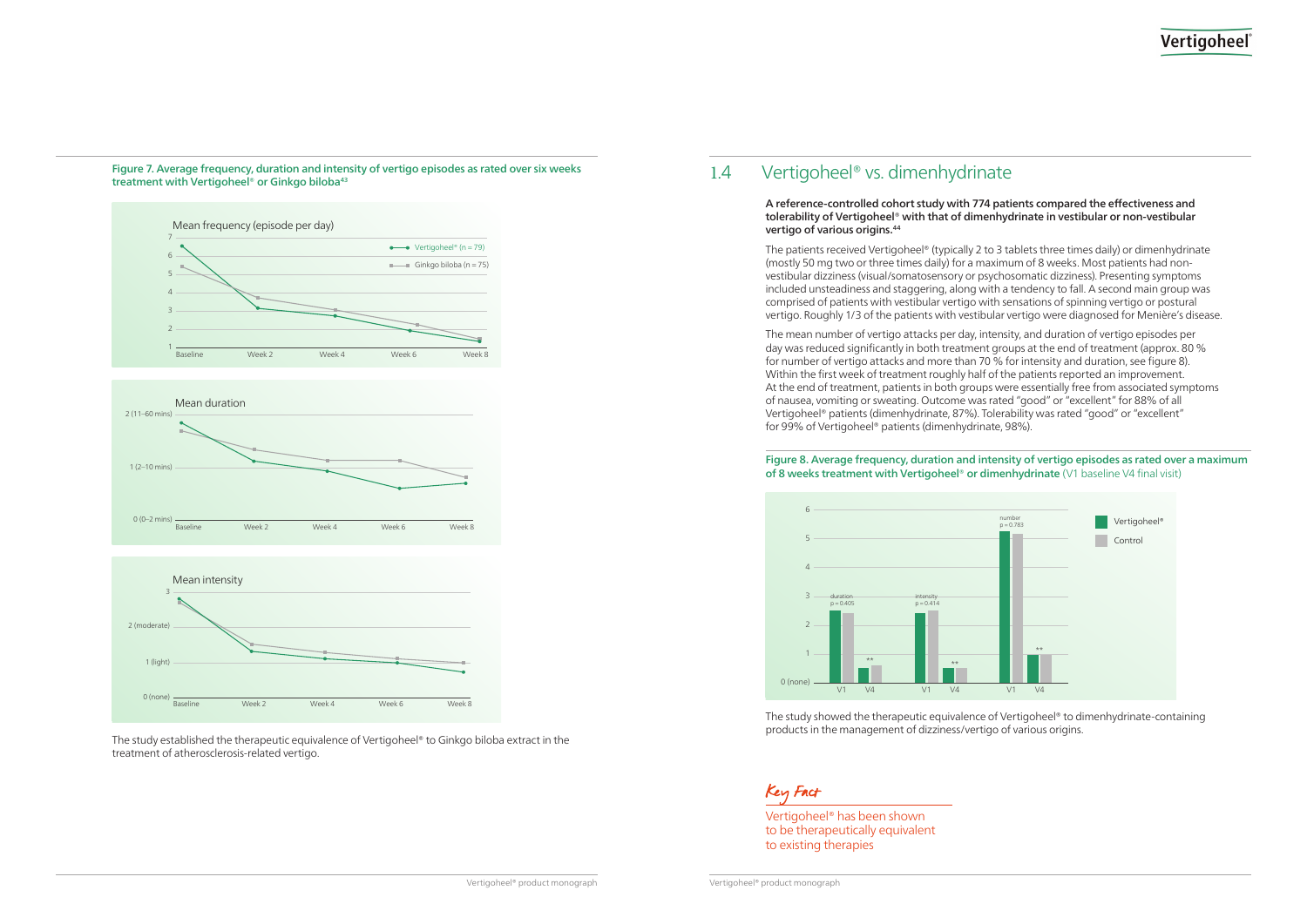## Vertigoheel

| on of<br>des |  |
|--------------|--|
|              |  |
|              |  |
|              |  |
|              |  |
| igoheel®     |  |
| trol         |  |
|              |  |

A meta-analysis confirmed results of individual studies showing positive results for Vertigoheel®

The discussion below presents the results of a meta-analysis of two randomized controlled trials and two non-interventional studies of the efficacy, effectiveness and tolerability of Vertigoheel® compared to other commonly used drugs.45 The meta-analysis includes the results of the studies by Weiser et al. 1998; Issing et al. 2005; Wolschner et al. 2001 presented above, as well as another non-interventional study by Weiser & Strösser 2000 (Table 8).<sup>41-44</sup>

## 1.5 Meta-analysis of studies in support of the clinical benefit (efficacy & effectiveness) of Vertigoheel® vs. other antivertigo medications

#### Table 8. Studies included in the meta-analysis

|                              | <b>Study 1</b><br>Weiser 1998 <sup>41</sup>              | Study 2<br>Issing 2005 <sup>43</sup> | Study 3<br>Weiser & Strösser 2000 <sup>42</sup> | Study 4<br>Wolschner et al. 2001 <sup>44</sup> |  |
|------------------------------|----------------------------------------------------------|--------------------------------------|-------------------------------------------------|------------------------------------------------|--|
| <b>Study type</b>            | Clinical trial<br>$N = 105$                              | Clinical trial<br>$N = 154$          | Non-interventional<br>study<br>$N = 477$        | Non-interventional<br>study<br>$N = 477$       |  |
| <b>Design</b>                | Double-blind<br>randomized                               | Double-blind<br>randomized           | Open                                            | Open                                           |  |
| <b>Reference</b>             | betahistine                                              | Ginkgo biloba                        | betahistine                                     | dimenhydrinate                                 |  |
| <b>Indication</b>            | Vertigo of<br>various origins                            | Atherosclerosis<br>related-vertigo   | Dizziness of<br>various origins                 | Vestibular and<br>non-vestibular<br>vertigo    |  |
| <b>Treatment</b><br>duration | 6 weeks                                                  | 8 weeks                              | 8 weeks<br>(mean)                               | 8 weeks<br>(maximum)                           |  |
| <b>Response</b><br>criteria  | Number, duration and intensity of daily vertigo episodes |                                      |                                                 |                                                |  |

A total of 1,388 patients participated in those studies, and 635 of these patients were treated with Vertigoheel<sup>®</sup> and 753 with a comparator medication (betahistine, dimenhydrinate, Ginkgo biloba extract). Primary endpoints across all studies were improvements in the number, intensity, and duration of daily vertigo/dizziness attacks. The duration of treatment (6 to 8 weeks) and dosage are considered similar across studies.

Studies differed in terms of patient age and baseline number of daily attacks. The individual reductions were adjusted to the mean age and baseline values of the study by a covariance analysis. The studies were considered as comparable.

Equivalent improvement with Vertigoheel® and the respective comparator treatment was established on all three outcome measures (reduction in mean number of episodes, reduction in mean duration, and reduction in mean intensity, see figure 9).

The meta-analysis confirmed the results of the individual studies showing clinically significant efficacy, effectiveness and tolerability for Vertigoheel® in patients with vertigo.

#### Figure 9. Meta-analysis of all four studies with the key parameters number, intensity, and duration of episodes (mean reduction of intensity and duration on a scale 0-4)

### Mean reductions all studies



Key Fact